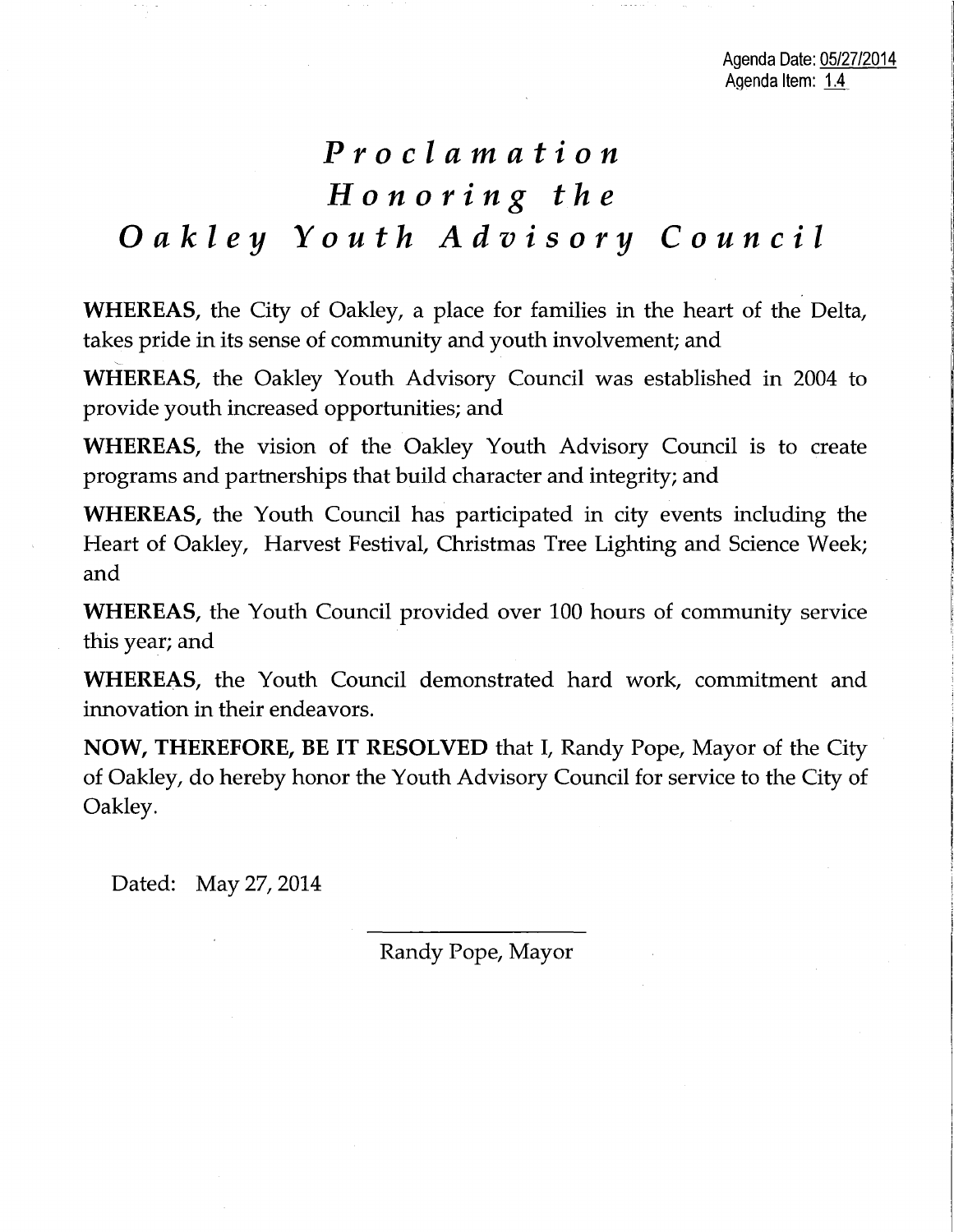# *Proclamation Honoring Enrique Chavez Oakley Youth Advisory Council*

**WHEREAS,** the City of Oakley, a place for families in the heart of the Delta, takes pride in its sense of community and youth involvement; and

**WHEREAS,** the Oakley Youth Advisory Council was established in 2004 to provide youth increased opportunities; and

**WHEREAS,** the vision of the Oakley Youth Advisory Council is to create programs and partnerships that build character and integrity; and

**WHEREAS,** Enrique has been a council member for four years; and

**WHEREAS,** Enrique has served over 100 hours of community service during his time on the Youth Advisory Council; and

**WHEREAS,** Enrique has been a part of successful programs like Boyz Time and Marsh Creek Clean Up; and

**WHEREAS,** Enrique has shown growth and progress through his service with the Oakley Youth Advisory Council and he is prepared for a meaningful, productive role in society.

**NOW, THEREFORE, BE IT RESOLVED** that I, Randy Pope, Mayor of the City of Oakley, do hereby honor Enrique Chavez for his service on the Oakley Youth Advisory Council.

Dated: May 27, 2014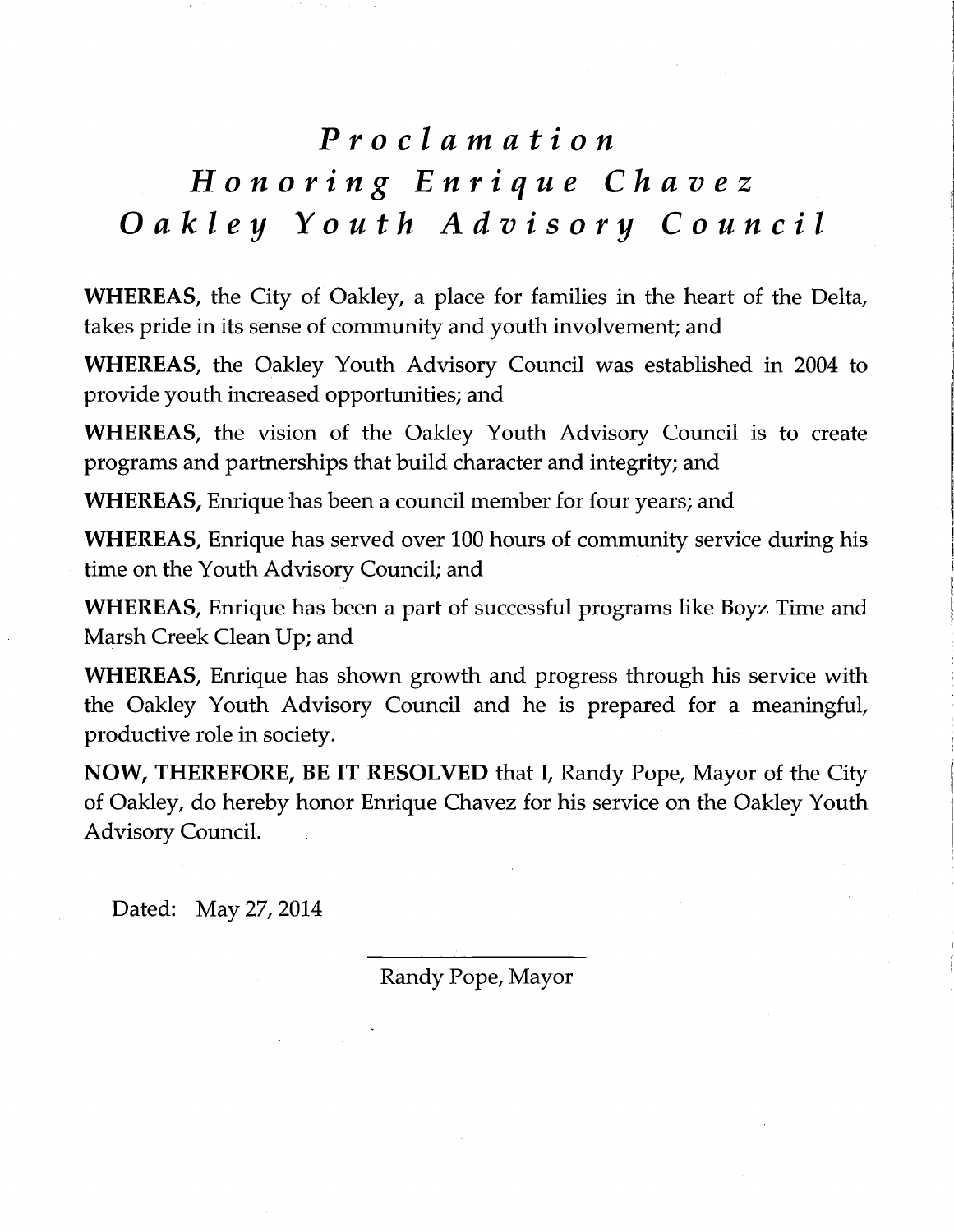#### *Proclamation*

## *Honoring Leilani DeGuzman Oakley Youth Advisory Council*

**WHEREAS,** the City of Oakley, a place for families in the heart of the Delta, takes pride in its sense of community and youth involvement; and

**WHEREAS,** the Oakley Youth Advisory Council was established in 2004 to provide youth increased opportunities; and

**WHEREAS,** the vision of the Oakley Youth Advisory Council is to create programs and partnerships that build character and integrity; and

**WHEREAS,** Leilani has been a council member for approximately six months; and

**WHEREAS,** Leilani has served over 20 hours of community service during her time on the Youth Advisory Council; and

**WHEREAS,** Leilani has been a volunteer at programs like Falcon Fest and Christmas Tree Lighting; and

**WHEREAS,** Leilani has shown growth and progress through her service with the Oakley Youth Advisory Council and she is prepared for a meaningful, productive role in society.

**NOW, THEREFORE, BE IT RESOLVED** that I, Randy Pope, Mayor of the City of Oakley, do hereby honor Leilani De Guzman for her service on the Oakley Youth Advisory Council.

Dated: May 27, 2014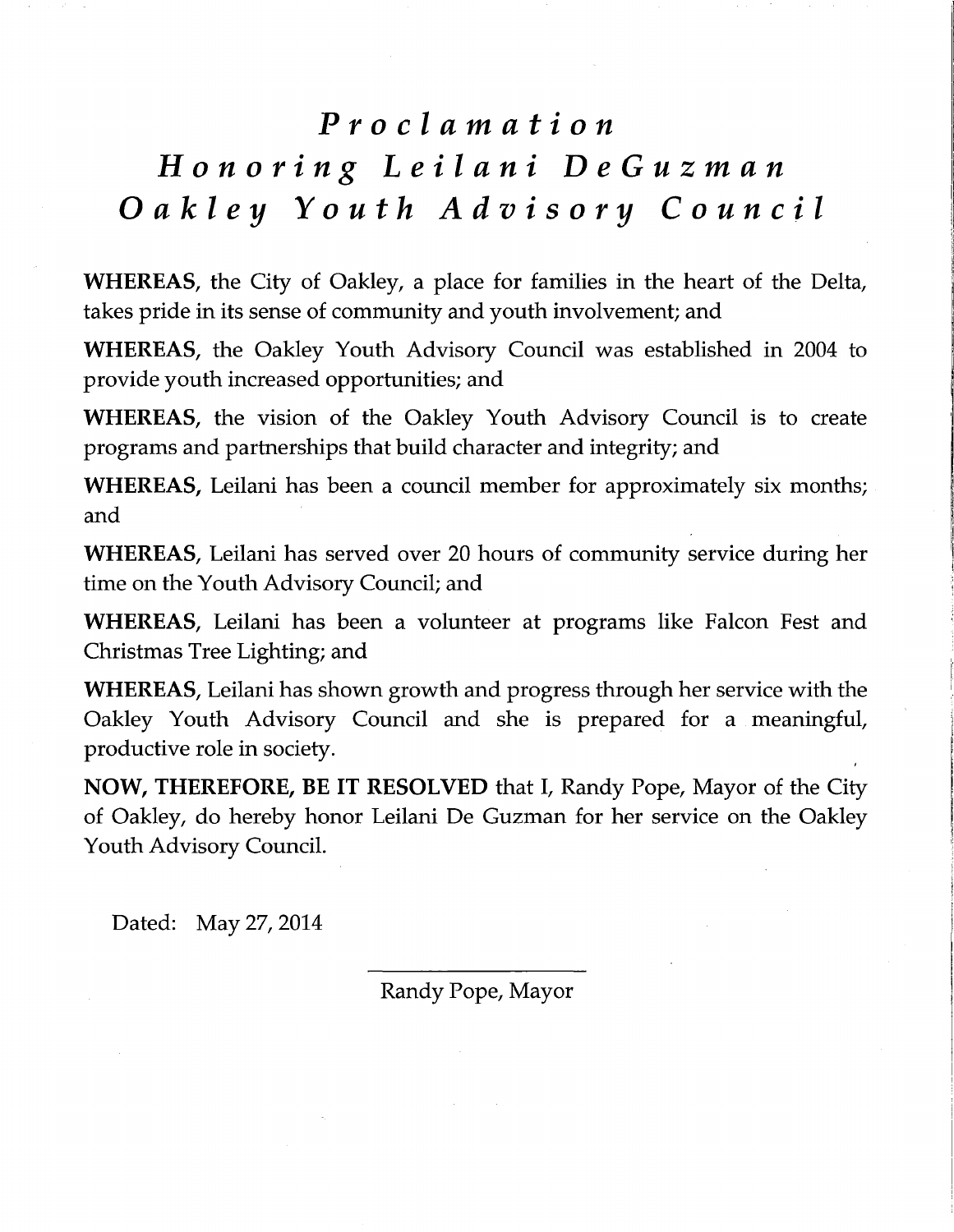# *Proclamation Honoring Ariana Franco Oakley Youth Advisory Council*

**WHEREAS,** the City of Oakley, a place for families in the heart of the Delta, takes pride in its sense of community and youth involvement; and

**WHEREAS,** the Oakley Youth Advisory Council was established in 2004 to provide youth increased opportunities; and

**WHEREAS,** the vision of the Oakley Youth Advisory Council is to create programs and partnerships that build character and integrity; and

**WHEREAS,** Ariana has been a council member for five years, two serving as Youth Council Chair; and

**WHEREAS,** Ariana has served over 100 hours of community service during her time on the Youth Advisory Council; and

**WHEREAS,** Ariana has been a part of creating award winning programs like "It's A Girl Thing"; and

**WHEREAS,** Ariana has shown growth and progress through her service with the Oakley Youth Advisory Council and she is prepared for a meaningful, productive role in society.

**NOW, THEREFORE, BE IT RESOLVED** that I, Randy Pope, Mayor of the City of Oakley, do hereby honor Ariana Franco for her service on the Oakley Youth Advisory Council.

Dated: May 27,2014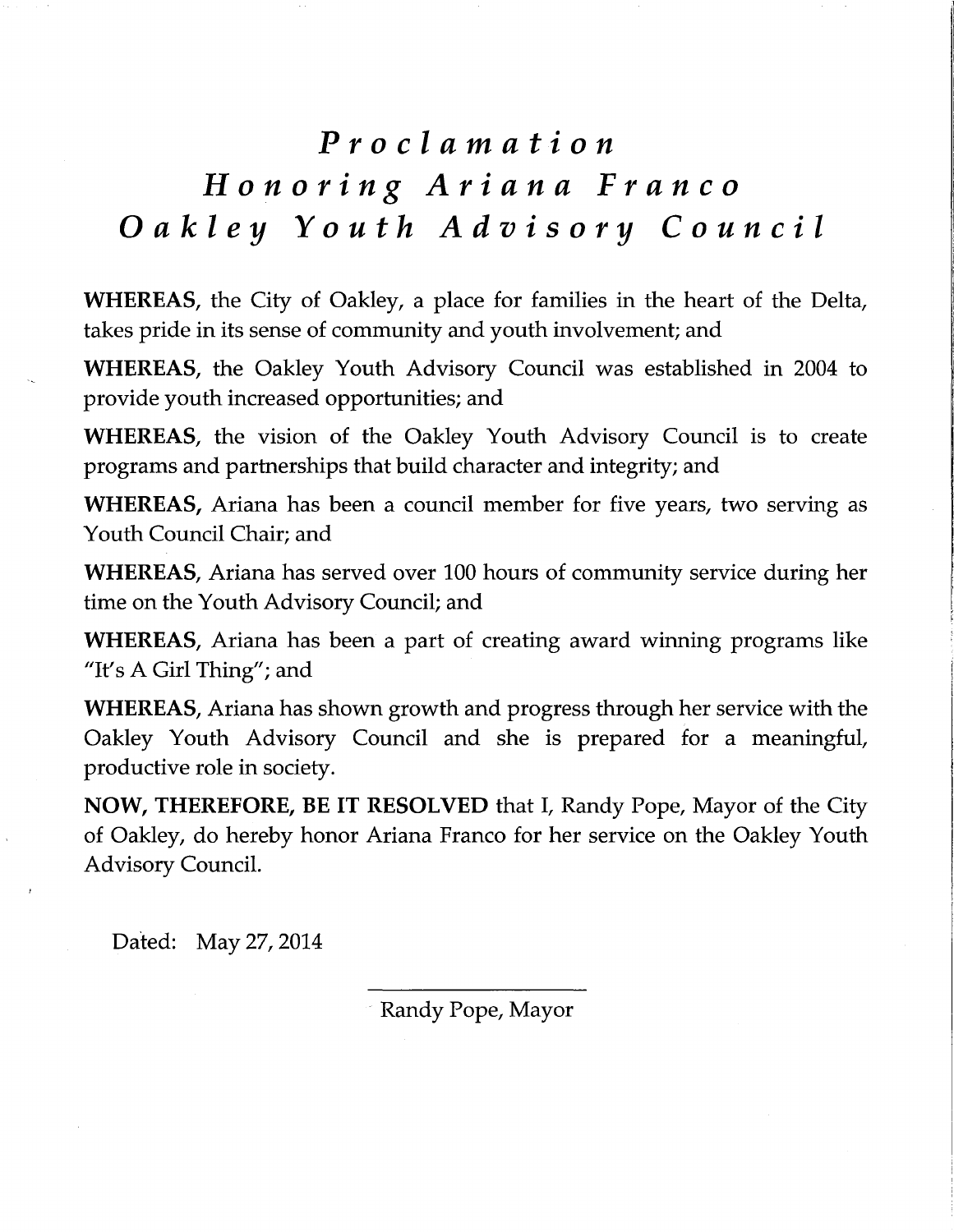### *Proclamation*

## *Honoring Jerry Gutierrez Oakley Youth Advisory Council*

**WHEREAS,** the City of Oakley, a place for families in the heart of the Delta, takes pride in its sense of community and youth involvement; and

**WHEREAS,** the Oakley Youth Advisory Council was established in 2004 to provide youth increased opportunities; and

**WHEREAS,** the vision of the Oakley Youth Advisory Council is to create programs and partnerships that build character and integrity; and

**WHEREAS,** Jerry has been a council member for three years; and

**WHEREAS,** Jerry has served over 75 hours of community service during his time on the Youth Advisory Council; and

**WHEREAS,** Jerry has been a part of successful programs like Boyz Time and Marsh Creek Clean Up; and

**WHEREAS,** Jerry has shown growth and progress through his service with the Oakley Youth Advisory Council and he is prepared for a meaningful, productive role in society.

**NOW, THEREFORE, BE IT RESOLVED** that I, Randy Pope, Mayor of the City of Oakley, do hereby honor Jerry Gutierrez for his service on the Oakley Youth Advisory Council.

Dated: May 27, 2014